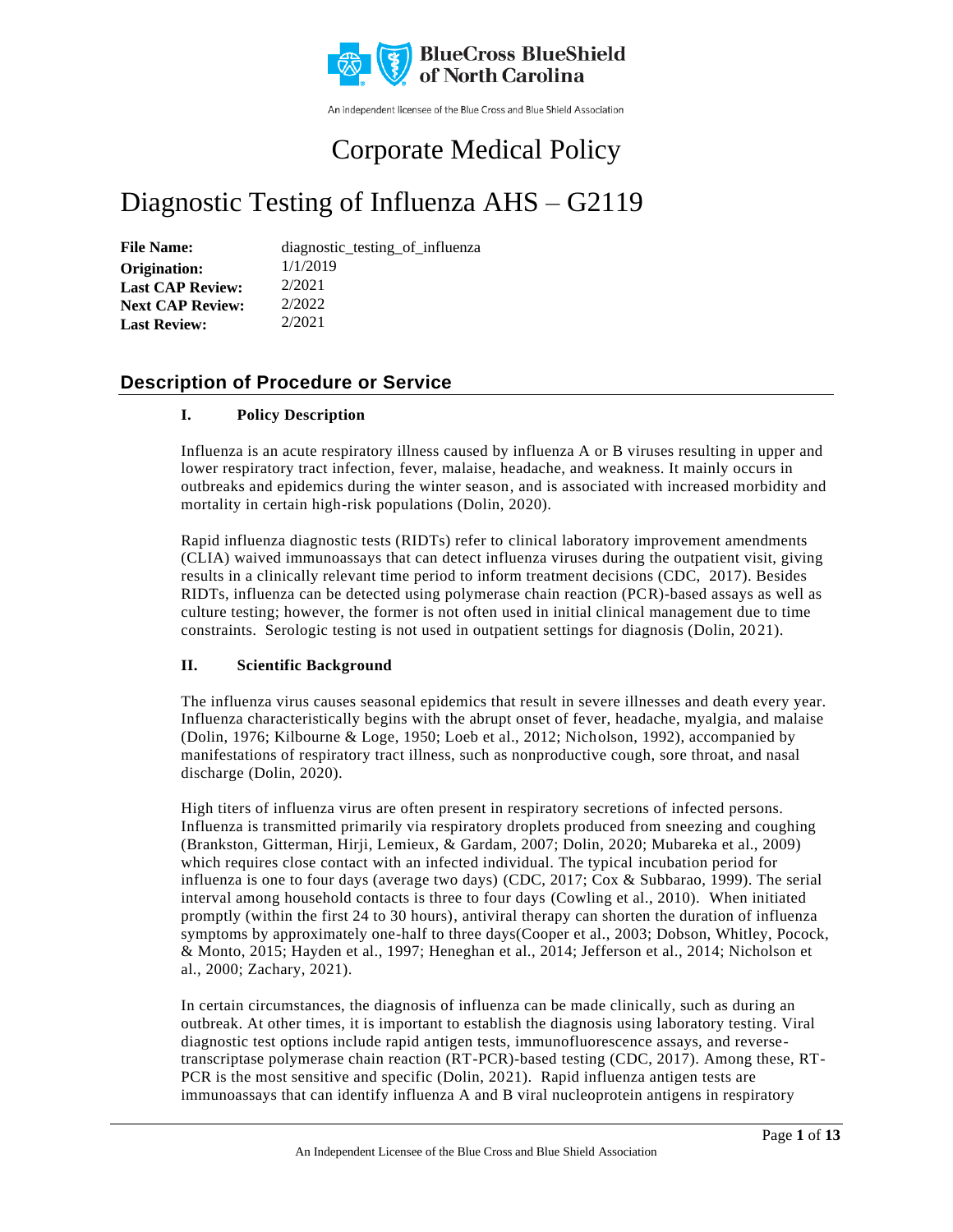specimens (CDC, 2017) which yield qualitative results in approximately 15 minutes or less. However, they have much lower sensitivity (CDC, 2017; Harper et al., 2009; Hurt, Alexander, Hibbert, Deed, & Barr, 2007; Ikenaga et al., 2008). A recent meta-analysis found that the sensitivity of these immunoassays was 62.3 percent and the specificity was 98.2 percent (Chartrand, Leeflang, Minion, Brewer, & Pai, 2012). Furthermore, detectable viral shedding in respiratory secretions peaks at 24 to 48 hours of illness and then rapidly declines (Dolin, 2021).

A decision analysis by Sintchenko, Gilbert, Coiera, & Dwyer (2002) concluded that treatment based on rapid diagnostic testing results was appropriate first over empirical antiviral treatment, except during influenza epidemics. When the probability of a case being due to influenza reached 42 percent, the two strategies were equivalent. Further, a separate meta-analysis found that rapid diagnostic testing did not add to the overall cost-effectiveness of treatment if the probability of influenza was greater than 25 to 30 percent (Call, Vollenweider, Hornung, Simel, & McKinney, 2005; Dolin, 2021).

#### *Analytical Validity*

Viral culture is a gold standard for influenza diagnosis, but it is very time-consuming with an average 7-day turnaround time; on the other hand, real-time RT-PCR and shell vial (SV) testing require only an average of 4 hours and 48 hours, respectively. A study by Lopez Roa et al. (2011) compared real-time RT-PCR and SV testing against conventional cell culture to detect pandemic influenza A H1N1. The sensitivity of real-time RT-PCR as compared to viral culture testing was 96.5%, and SV had a sensitivity of 73.3% and 65.1%, depending on the use of either A549 cells or Madin-Darby Canine Kidney (MDCK) cells, respectively. The authors conclude, "Real-time RT-PCR displayed high sensitivity and specificity for the detection of influenza A H1N1 in adult patients when compared with conventional techniques" (Lopez Roa et al., 2011).

#### *Clinical Validity and Utility*

In 2017, Yoon, Yun, Nam, Choi, and Lim (2017) investigated the use of saliva specimens for detecting influenza A and B using RIDTs. Both saliva and nasopharyngeal swab (NPS) samples were analyzed from 385 patients; each sample was assayed using four different RIDTs—the Sofia Influenza A+B Fluorescence Immunoassay, ichroma TRIAS Influenza A+B, SD Bioline Influenza Ag, and BinaxNOW Influenza A/B antigen kit—as well as real-time RT-PCR. Using real-time RT-PCR as a standard, 31.2% of the patients tested positive for influenza A and 7.5% for influenza B. All four RIDTS had "slightly higher" diagnostic sensitivity in NPS samples than saliva samples; however, both Sofia and ichroma "were significantly superior to those of the other conventional influenza RIDTs with both types of sample" (Yoon et al., 2017). They authors note that the sensitivity of diagnosis improves if both saliva and NPS testing is performed (from 10% to 13% and from 10.3% to 17.2% for A and B, respectively). The researchers conclude, "This study demonstrates that saliva is a useful specimen for influenza detection, and that the combination of saliva and NPS could improve the sensitivities of influenza RIDTs " (Yoon et al., 2017).

Ryu et al. (2016) investigated the efficacy of using instrument-based digital readout systems with RIDTs. In their 2016 paper, the authors included 314 NPS samples from patients with suspected influenza and tested each sample with the Sofia Influenza A+B Fluorescence Immunoassay and BD Veritor System Flu A+B, which use instrument-based digital readout systems, as well as the SD Bioline assay (a traditional immunochromatographic assay) and PCR, the standard. Relative to the RT-PCR standard, for influenza A, the sensitivities for the Sofia, BD Veritor, and SD Bioline assays were 74.2%, 73.0%, and 53.9%, respectively; likewise, for influenza B, the sensitivities, respectively, were 82.5%, 72.8%, and 71.0%. All RIDTS show 100% specificities for both subtypes A and B. The authors conclude, "Digital-based readout systems for the detection of the influenza virus can be applied for more sensitive diagnosis in clinical settings than conventional [RIDTs]" (Ryu et al., 2016). Similar research was performed in 2018 on NPS using RIDTs with digital readout systems—Sofia and Veritor as before along with BUDDI—as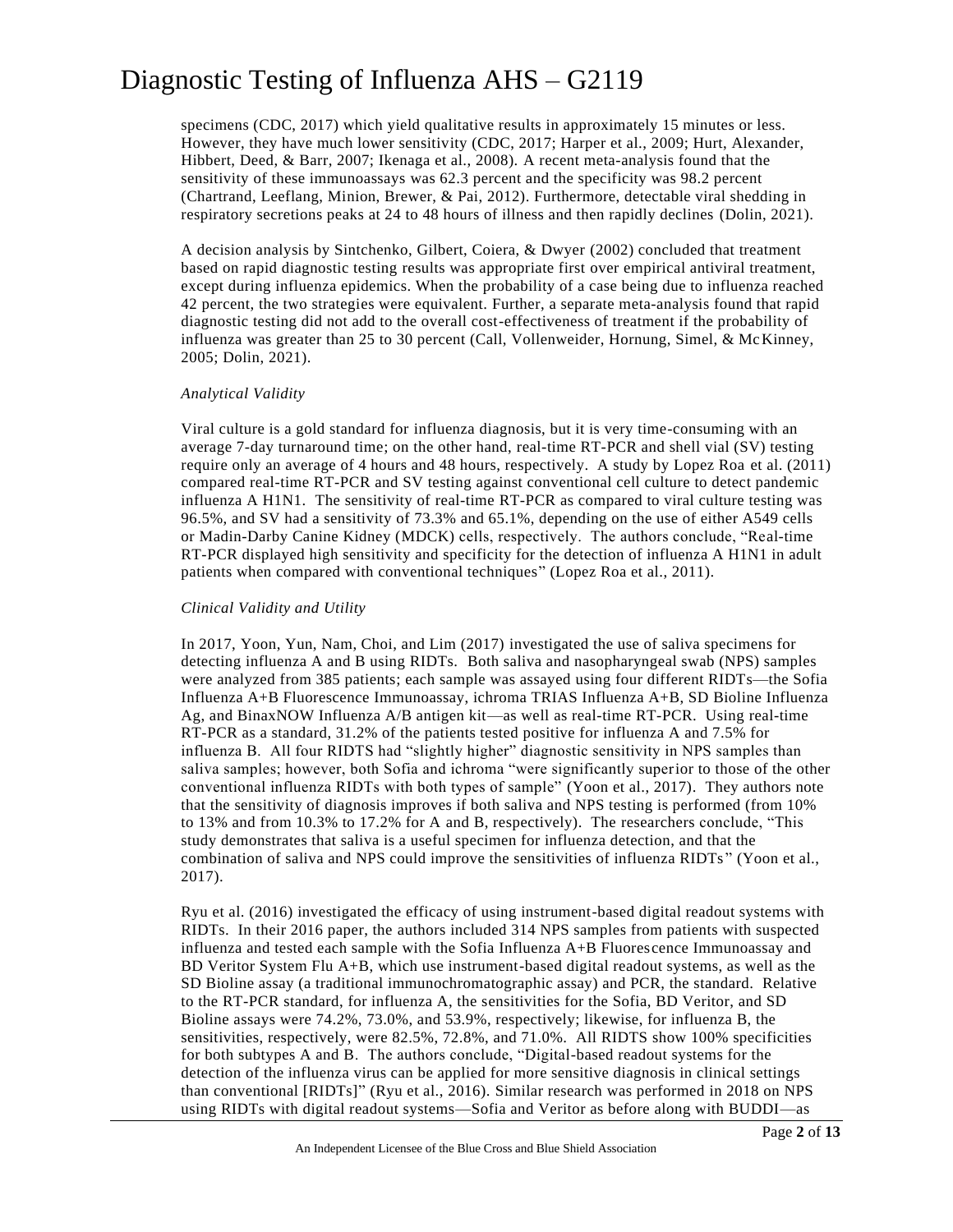compared to standard RT-PCR and the SD Bioline immunochromatographic assay  $(n=218)$ . The four RIDTs were also tested with diluted solutions from the National Institute for Biological Standards and Control (NIBSC) to probe lower detection limits for each testing method. Again, the digital-based assays exhibited higher sensitivity for influenza. "Sofia showed the highest sensitivity for influenza A and B detection. BUDDI and Veritor showed higher detection sensitivity than a conventional RIDT for influenza A detection. Further study is needed to compare the test performance of RIDTs according to specific, prevalent influenza subtypes " (Ryu et al., 2018).

Another study compared the Alere iNAT, a rapid isothermal nucleic acid amplification assay, to the Sofia Influenza  $A+B$  and the BinaxNOW Influenza  $A&B$  immunochromatographic (ICT) assay. Using RT-PCR as the standard for 202 NPS samples, the "Alere iNAT detected 75% of those positive by RT-PCR, versus 33.3% and 25.0% for Sofia and BinaxNOW, respectively. The specificity of Alere iNAT was 100% for influenza A and 99% for influenza B" (Hazelton et al., 2015). BinaxNOW also had a sensitivity of only 69% for influenza as compared to RT-PCR in another study of 520 NPS from children under the age of 5 (Moesker et al., 2016).

Young, Illescas, Nicasio, & Sickler (2017) investigated the accuracy of using point-of-care (POC) nucleic acid amplification test (NAAT)-based assays on NPS as compared to the US Food and Drug Administration (FDA)-cleared in vitro PCR test, GenMark Dx Respiratory Viral Panel. Their study consisted of 87 NPS samples from adults. As compared to the RT-PCR gold standard, the cobas Liat Influenza A/B POC test had an overall sensitivity and specificity of 97.9% and 97.5%, respectively, whereas the Alere i Influenza A&B POC test's sensitivity was only 63.8% with a specificity of 97.5% (Young et al., 2017). Taken together, the authors conclude that "the cobas Influenza A/B assay demonstrated performance equivalent to laboratory based PCR, and could replace rapid antigen tests" (Young et al., 2017). These results are corroborated by another study that measured the specificity of the cobas POC assay as 100% for influenza A/B with a sensitivity of 96% for influenza A and 100% for influenza B (Melchers, Kuijpers, Sickler, & Rahamat-Langendoen, 2017). Further, a third study reported a 6.5% invalid rate (as defined by as a failure on a first-run assay) by the cobas POC assay; however, "the sensitivities and specificities for all assays [cobas, Xpert Xpress Flu/RSV, and Aries Flu A/B & RSV] were 96.0 to 100.0% and 99.3 to 100% for all three viruses [influenza A, influenza B, and respiratory syncytial virus]" (Ling et al., 2018).

Antoniol et al. (2018) aimed to evaluate the usage of rapid influenza diagnostic tests (RIDTs) in adults, particularly the OSOM® Ultra Flu A&B on viral strains of influenza A/B in the emergency department. The diagnostic evaluation of this test was compared against the Xpert® Flu PCR test. The PCR test had a sensitivity of 98.4%, specificity of 99.7%, positive predictive value (PPV) of 99.2% and a negative predictive value (NPV) of 99.5% , whereas the OSOM® Ultra Flu A&B RIDT had a sensitivity of 95.1%, specificity of 98.4%, positive predictive value of 95.1%, and negative predictive value of 98.4%. However, "there was no difference in test performance between influenza A and B virus nor between the influenza A subtypes," thereby solidifying the use of both the PCR and RIDT in diagnosing influenza strains in adult and elderly patients (Antoniol et al., 2018).

Lee et al. (2019) conducted a systematic review and meta-analysis on point-of-care tests (POCTs) for influenza in ambulatory care settings. After screening, seven randomized studies and six nonrandomized studies from studies mostly from pediatric emergency departments were included. The researchers concluded that "in randomized trials, POCTs had no effect on admissions (RR 0.93, 95% CI 0.61-1.42,  $I2 = 34\%$ ), returning for care (RR 1.00 95% CI = 0.77-1.29, I2 = 7%), or antibiotic prescribing (RR 0.97, 95% CI 0.82-1.15,  $I2 = 70%$ ), but increased prescribing of antivirals (RR 2.65, 95% CI 1.95-3.60; I2 = 0%). Further testing was reduced for full blood counts (FBC) (RR 0.80, 95% CI 0.69-0.92 I2 = 0%), blood cultures (RR 0.82, 95% CI 0.68-0.99;  $I2 = 0%$ ) and chest radiography (RR 0.81, 95% CI 0.68-0.96; I2 = 32%), but not urinalysis (RR 0.91, 95% CI 0.78-w1.07; I2 = 20%)." Among the non-randomized studies, fewer reported these outcomes, with some showing inconsistency with the randomized trial outcomes, such as there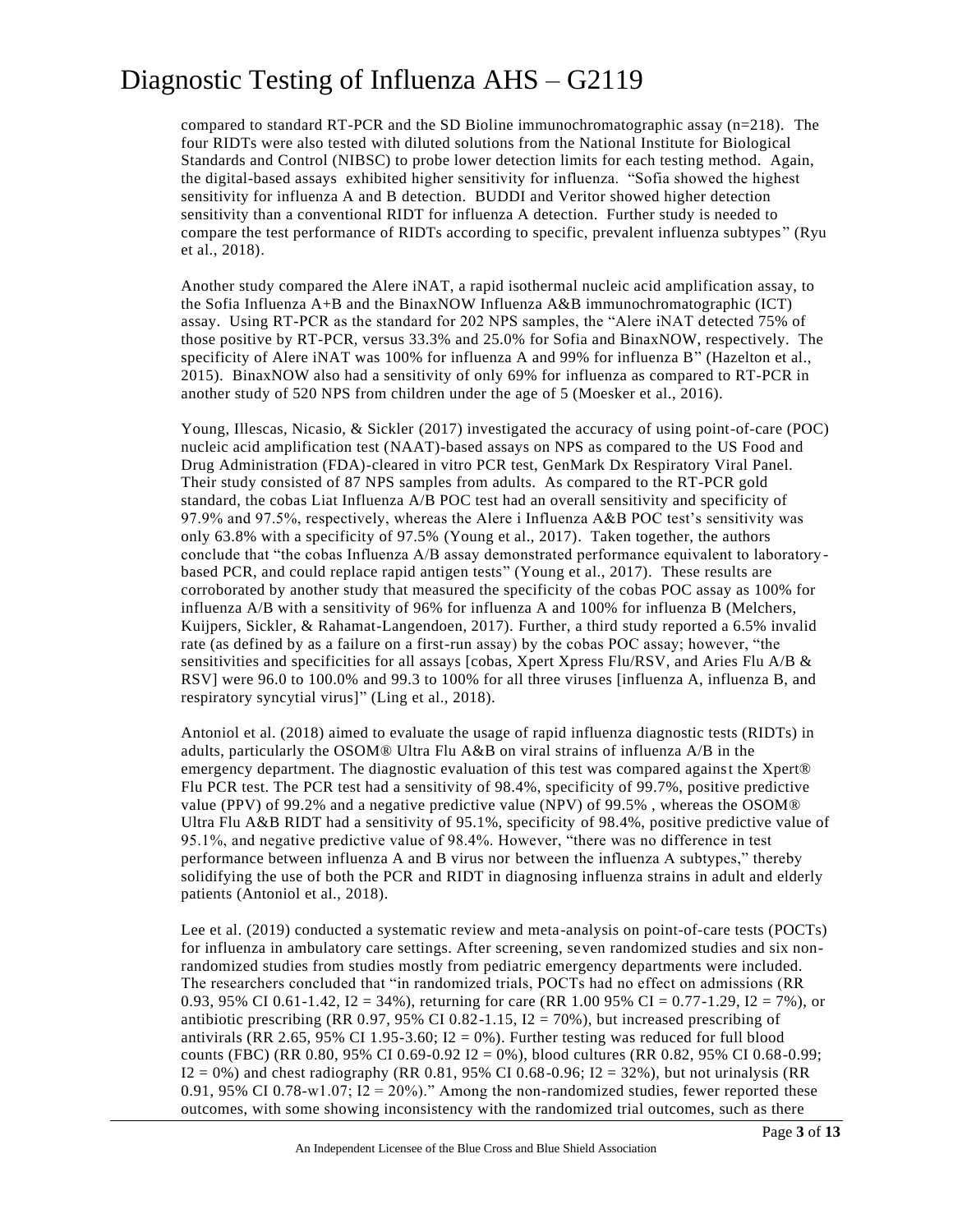being fewer antibiotic prescriptions and less urinalysis testing. This demonstrated the use of POCTs for influenza and how they influence clinical treatment and decision making (Lee et al., 2019).

Kanwar, Michael, Doran, Montgomery, and Selvarangan (2020) compared three rapid, POC molecular assays for influenza A and B detection in children: the ID Now influenza A  $\&$  B assay, the Cobas influenza A/B NAAT, and Xpert Xpress Flu. Each of the three aforementioned tests are CLIA-waived influenza assays. PCR was used to compare results from each. NPS Samples from 201 children were analyzed for this study. The researchers note that "The overall sensitivities for the ID Now assay, LIAT, and Xpert assay for Flu A virus detection (93.2%, 100%, and 100%, respectively) and Flu B virus detection (97.2%, 94.4%, and 91.7%, respectively) were comparable. The specificity for Flu A and B virus detection by all methods was >97%" (Kanwar et al., 2020).

#### **III. State and Federal Regulations, as applicable**

On 1/12/2017, the FDA released the following concerning the reclassification of influenza testing systems: "The Food and Drug Administration (FDA) is reclassifying antigen based rapid influenza virus antigen detection test systems intended to detect influenza virus directly from clinical specimens that are currently regulated as influenza virus serological reagents from class I into class II with special controls and into a new device classification regulation" (Kux, 2017). The effective date is 2/13/2017. This reclassification now requires new minimum standards and annual reactivity testing. "Consequently, many previously available RIDTs can no longer be purchased in the United States" (Azar & Landry, 2018).

A list of tests granted waived status under CLIA (Clinical Laboratory Improvement Amendments of 1988) according to CPT codes is maintained by the Centers for Medicare & Medicaid Services (CMS) website (CMS, 2018). As of 7/24/2018, 27 different influenza tests are listed with the 87804 CPT code for influenza immunoassay with direct optical observation.

A search of the FDA's Device Database on 7/23/2021 yielded 121 approved records for "influenza"(FDA, 2021). Additionally, many labs have developed specific tests that they must validate and perform in house. These laboratory-developed tests (LDTs) are regulated by the Centers for Medicare and Medicaid (CMS) as high-complexity tests under the Clinical Laboratory Improvement Amendments of 1988 (CLIA '88). As an LDT, the U. S. Food and Drug Administration has not approved or cleared this test; however, FDA clearance or approval is not currently required for clinical use.

#### **Related Policies**

Pathogen Panel Testing AHS – G2149

*\*\*\*Note: This Medical Policy is complex and technical. For questions concerning the technical language and/or specific clinical indications for its use, please consult your physician.*

#### **Policy**

**BCBSNC will provide coverage for diagnostic testing of influenza when it is determined the medical criteria or reimbursement guidelines below are met.**

#### **Benefits Application**

This medical policy relates only to the services or supplies described herein. Please refer to the Member's Benefit Booklet for availability of benefits. Member's benefits may vary according to benefit design; therefore member benefit language should be reviewed before applying the terms of this medical policy.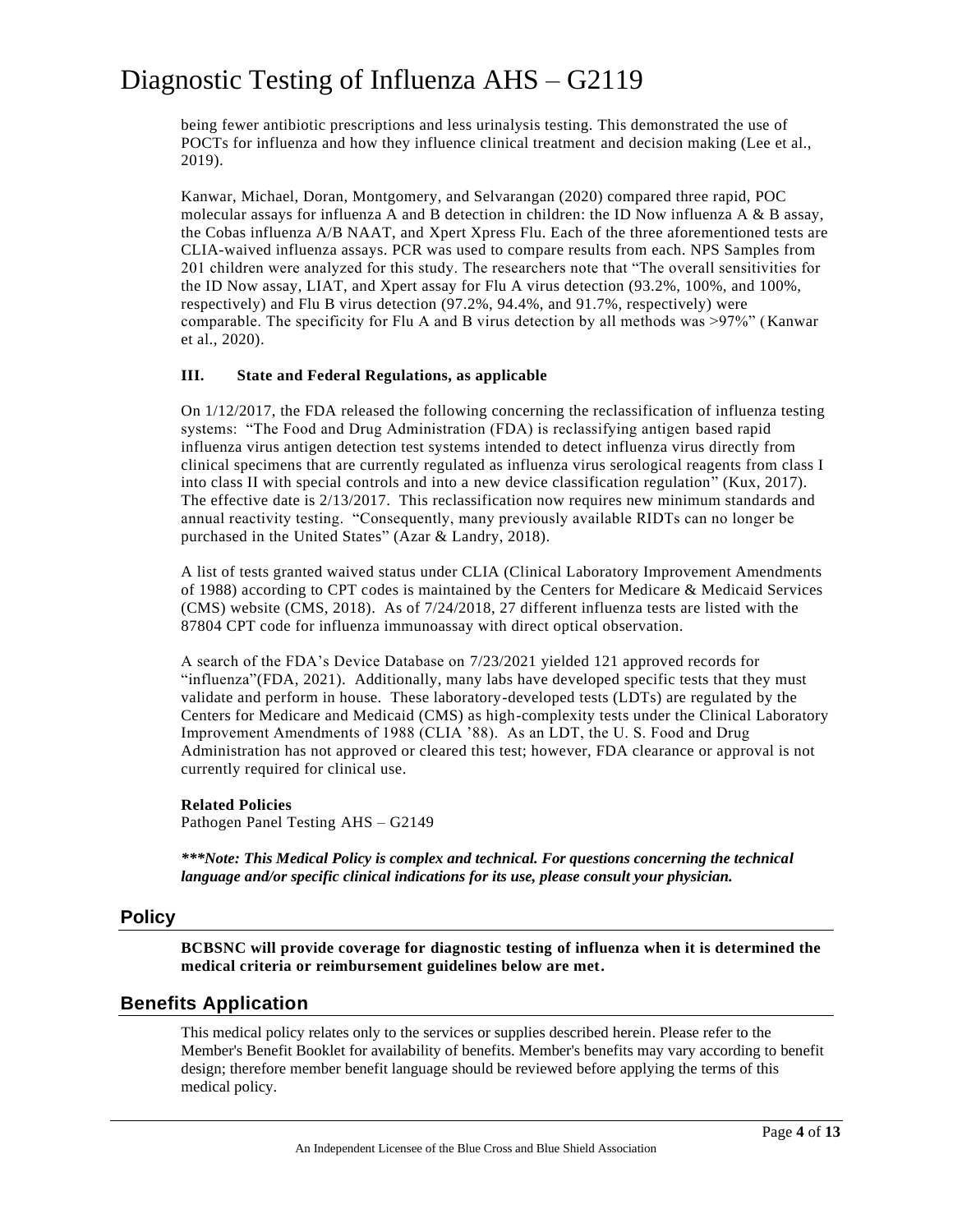### **When diagnostic testing of influenza is covered**

Reimbursement for one single rapid flu test - including either a point-of-contact rapid nucleic acid amplification test (NAAT) or a rapid antigen test-OR one single traditional NAAT in the outpatient setting for a patient in a single visit, but not both an antigen and NAAT for a single patient in a single visit, is allowed for diagnosis of patients who present with signs and symptoms consistent with influenza disease (See Note 1 below) when influenza activity has been documented in the community or geographic area.

### **When diagnostic testing of influenza is not covered**

Reimbursement is not allowed for viral culture testing for influenza in an outpatient setting.

Reimbursement is not allowed for outpatient influenza testing, including rapid antigen flu tests, rapid NAAT or RT-PCR tests, traditional RT-PCR tests, and viral culture testing in asymptomatic patients.

Reimbursement is not allowed for serology testing for influenza under any circumstance.

#### **Note 1: Typical Influenza Signs and Symptoms (CDC, 2020a)**

- Fever: A 100.4◦F or higher temperature or feeling feverish/chills AND one or more:
	- o Cough
	- o Sore throat
	- o Headaches and/or body aches
	- o Difficulty breathing or shortness of breath
	- o Fatigue
	- o Runny or stuffy nose

#### **Policy Guidelines**

A. Guidelines and Recommendations

#### **Centers for Disease Control and Prevention (CDC) (CDC, 2016, 2017, 2019, 2020a, 2020b)**

The CDC gives two sets of guidelines concerning testing for influenza. If influenza is known to be circulating in the community, they give the algorithm displayed in the figure below (CDC, 2020b):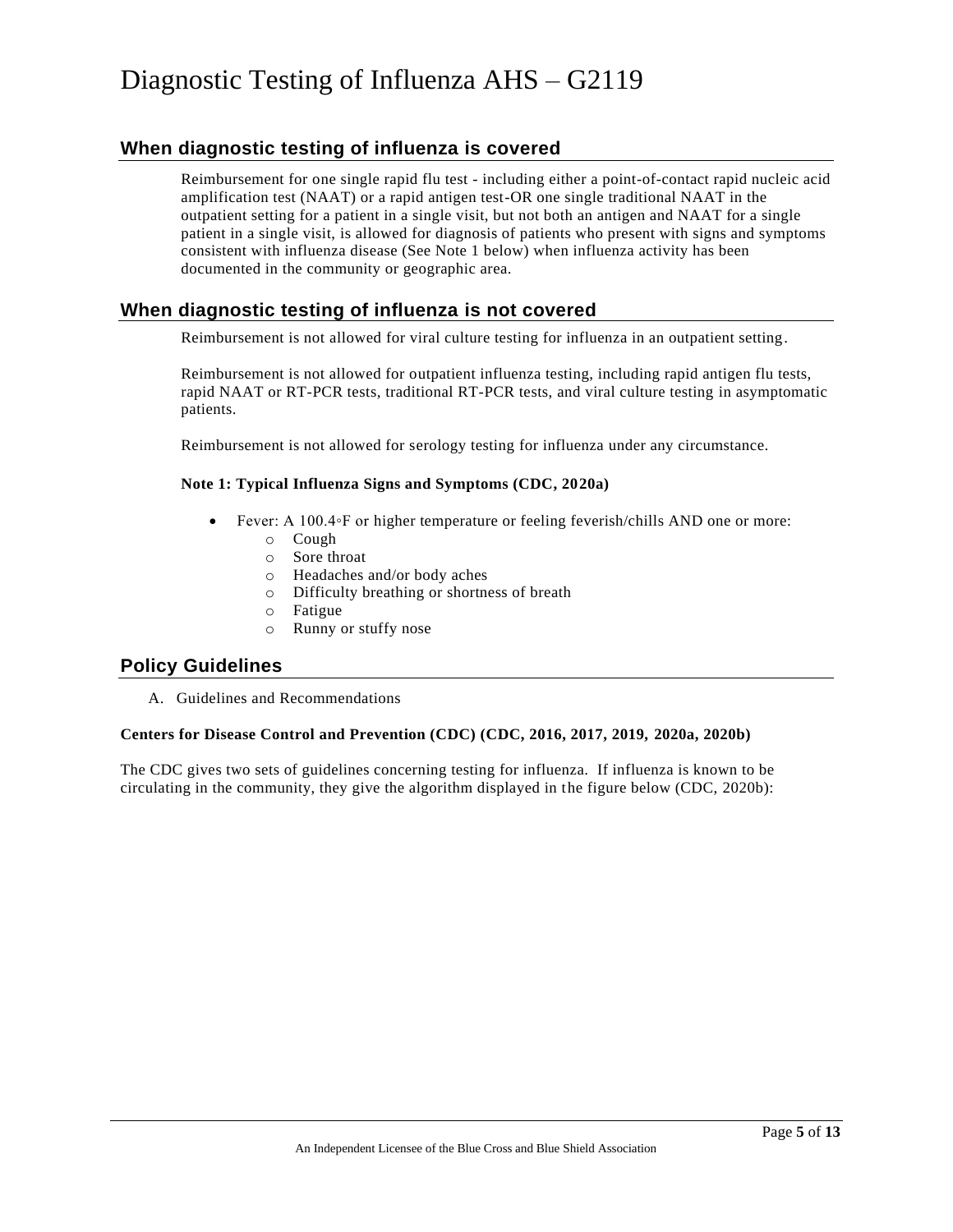

If the patient is asymptomatic for influenza, then they do not recommend testing. If the patient is symptomatic and is being admitted to the hospital, then they recommend testing; on the other hand, if a symptomatic patient is not being admitted to the hospital, they recommend testing if the results of the test will influence clinical management. Otherwise, if the test results are not going to influence the clinical management, then do not test but do administer empiric antiviral treatment for any patient in high-risk categories (CDC, 2020b). [For a list of typical signs and symptoms of influenza according to the CDC, please refer to Note 1 within the Coverage criteria section above (CDC, 2020a).]

For possible outbreaks in a closed setting or institution, the CDC issued the guideline algorithm in the figure below (CDC, 2019):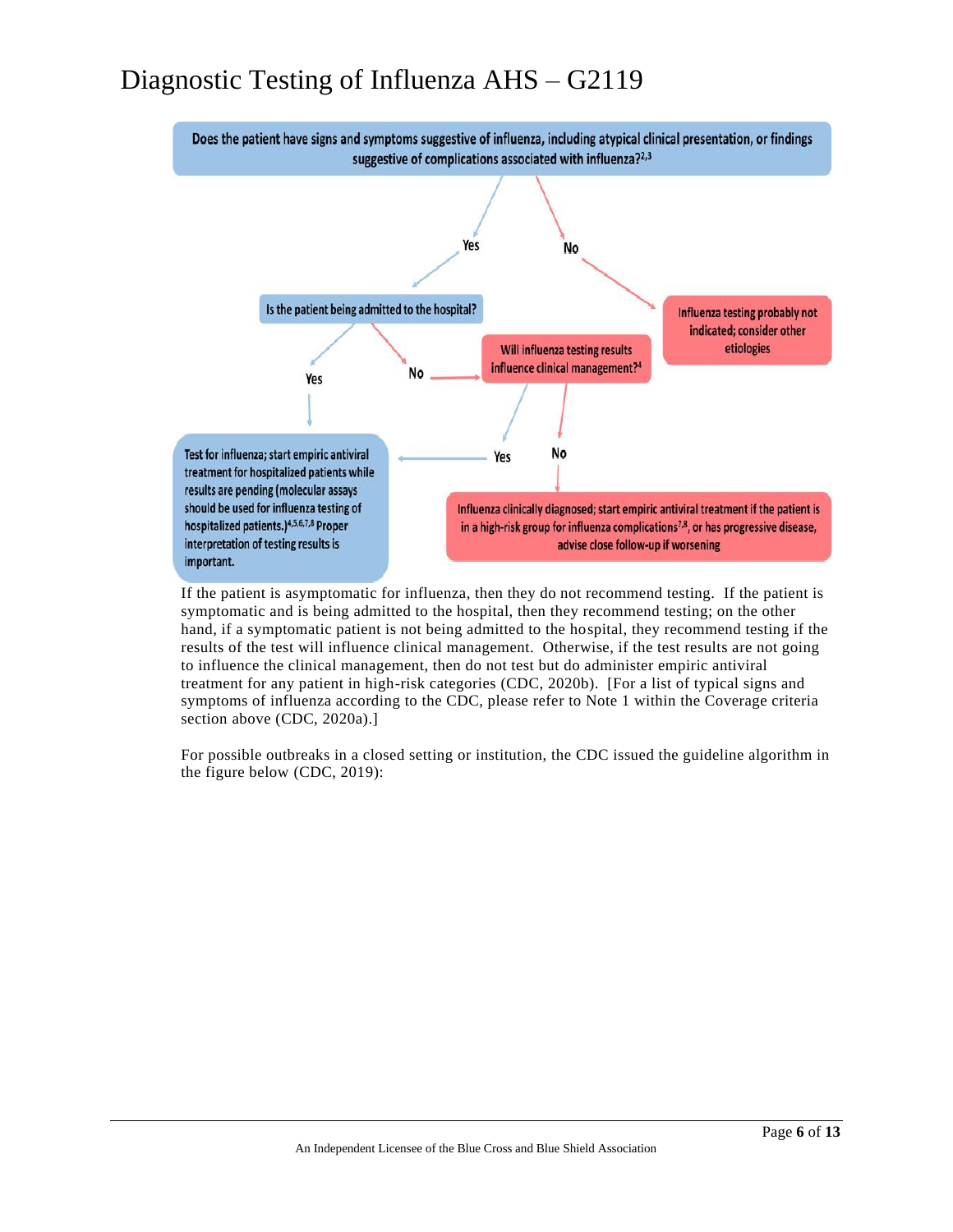

If only one person is showing signs and symptoms of influenza, then testing is not recommended but he/she should be closely monitored. If multiple people are showing signs of influenza, then RT-PCR testing is recommended if the results would change control strategies or if there are persons at high risk of complications within the facility or closed setting (CDC, 2019). [For a list of signs and symptoms and a list of high-risk populations, please see Notes 1 and 2, respectively, in the Coverage criteria section above] (CDC, 2020a).

The CDC notes the usefulness of RIDT influenza testing given the rapid testing time (less than 15 minutes on the average) and that some have been cleared for point-of-care use, but they note the limited sensitivity to detect influenza as compared to the reference standards for laboratory confirmation testing, RT-PCR or viral culture. Disadvantages of RIDTs include high false negative results, especially during outbreaks, false positive results during times when influenza activity is low, and the lack of parity in RIDTs in detecting viral antigens. "Testing is not needed for all patients with signs and symptoms of influenza to make antiviral treatment decisions…Once influenza activity has been documented in the community or geographic area, a clinical diagnosis of influenza can be made for outpatients with signs and symptoms consistent with suspected influenza, especially during periods of peak influenza activity in the community (CDC, 2016)."

The CDC notes the practicality of using RIDTs to detect possible influenza outbreaks, especially in closed settings. "RIDTs can be useful to identify influenza virus infection as a cause of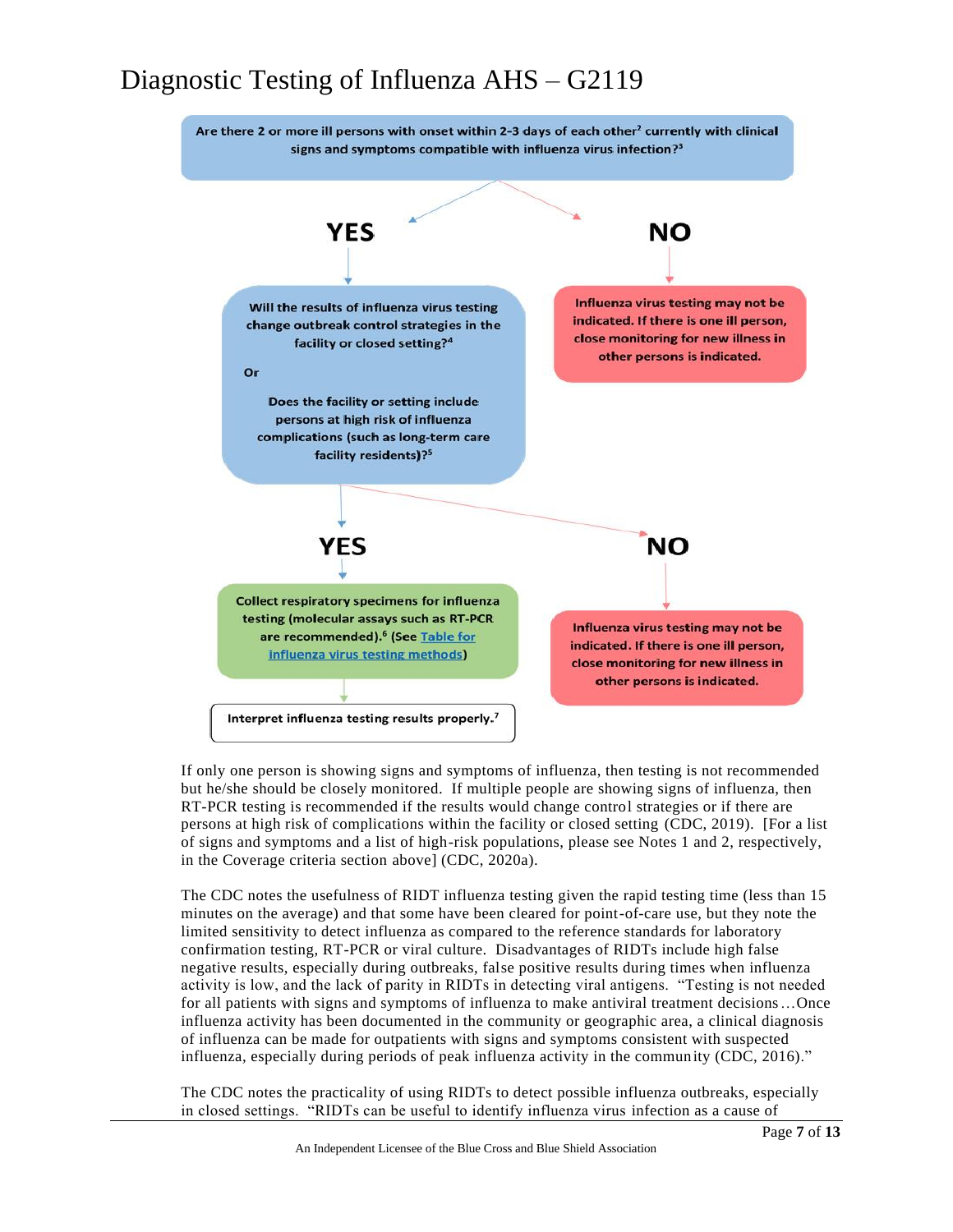respiratory outbreaks in any setting, but especially in institutions (i.e., nursing homes, chronic care facilities, and hospitals), cruise ships, summer camps, schools, etc. Positive RIDT results from one or more ill persons with suspected influenza can support decisions to promptly implement infection prevention and control measures for influenza outbreaks. However, negative RIDT results do not exclude influenza virus infection as a cause of a respiratory outbreak because of the limited sensitivity of these tests. Testing respiratory specimens from several persons with suspected influenza will increase the likelihood of detecting influenza virus infection if influenza virus is the cause of the outbreak, and use of molecular assays such as RT-PCR is recommended if the cause of the outbreak is not determined and influenza is suspected. Public health authorities should be notified promptly of any suspected institutional outbreak and respiratory specimens should be collected from ill persons (whether positive or negative by RIDT) and sent to a public health laboratory for more accurate influenza testing by molecular assays and viral culture." The CDC recommends using a molecular assay, such as RT-PCR, to test any hospitalized individual with suspected influenza rather than using an RIDT (CDC, 2016).

#### **Infectious Diseases Society of America (IDSA) (Miller et al., 2018; Uyeki et al., 2018)**

The IDSA published an update to seasonal influenza in adults and children in 2018. The following three recommendations relating to outpatient influenza testing were published:

- "Clinicians should use rapid molecular assays (ie, nucleic acid amplification tests) over rapid influenza diagnostic tests (RIDTs) in outpatients to improve detection of influenza virus infection."
- "Clinicians should not use viral culture for initial or primary diagnosis of influenza because results will not be available in a timely manner to inform clinical management (A-III), but viral culture can be considered to confirm negative test results from RIDTs and immunofluorescence assays, such as during an institutional outbreak, and to provide isolates for further characterization."
- "Clinicians should not use serologic testing for diagnosis of influenza because results from a single serum specimen cannot be reliably interpreted, and collection of paired (acute/convalescent) sera 2–3 weeks apart are needed for serological testing (Uyeki et al., 2018)

The 2018 IDSA guidelines for the diagnosis of infectious diseases by microbiology laboratories (Miller et al., 2018) under viral pneumonia respiratory infections, specifically including influenza, state: "Rapid antigen tests for respiratory virus detection lack sensitivity and depending upon the product, specificity. A recent meta-analysis of rapid influenza antigen tests showed a pooled sensitivity of 62.3% and a pooled specificity of 98.2%. They should be considered as screening tests only. At a minimum, a negative result should be verified by another method… Several US Food and Drug Administration (FDA)-cleared NAAT platforms are currently available and vary in their approved specimen requirements and range of analytes detected (Miller et al., 2018)." Moreover, they state that the "IDSA/American Thoracic Society (ATS) practice guidelines (currently under revision) consider diagnostic testing as optional for the patient who is not hospitalized." For children, though, they do recommend testing for viral pathogens in both outpatient and inpatient settings. In the section on general influenza virus infection, again they recommend the use of rapid testing assays, noting the higher sensitivity of the NAAT-based methods over the rapid antigen detection assays. They also state: Serologic testing is not useful for the routine diagnosis of influenza due to high rates of vaccination and/or prior exposure (Miller et al., 2018)."

#### **American Academy of Emergency Medicine (AAEM) (Abraham, Perkins, Vilke, & Coyne, 2016)**

The AAEM approved a clinical practice paper on influenza in the emergency department: vaccination, diagnosis, and treatment. This document gives a "Level B" recommendation that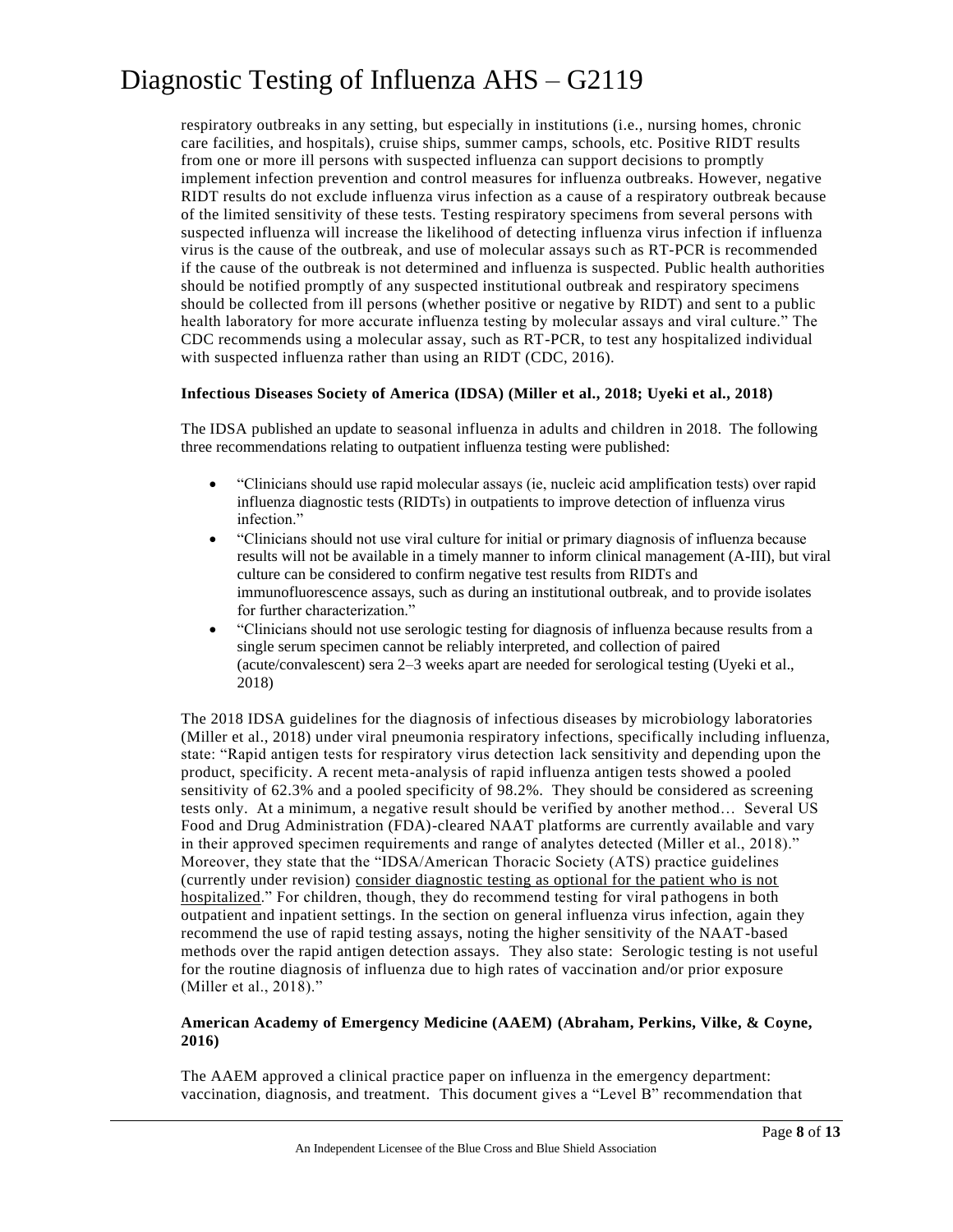states: "Testing for influenza should only be performed if the results will change clinical management. If a RAD [rapid antigen diagnostic] testing method is utilized, the provider should be aware of the limited sensitivity and the potential for false negatives. If clinical suspicion is moderate to high and RAD test is negative, one should consider sending a confirmatory RT-PCR or proceeding with empiric treatment for suspected influenza (Abraham et al., 2016)."

#### **Committee on Infectious Diseases, American Academy of Pediatrics (AAP), 32nd Edition (2021-2024, Red Book)**

The Committee on Infectious Diseases released joint guidelines with the American Academy of Pediatrics. These joint guidelines recommend that "influenza testing should be performed when the results are anticipated to influence clinical management (eg, to inform the decision to initiate antiviral therapy or antibiotic agents, to pursue other diagnostic testing or to implement infection prevention and control measures)" (AAP, 2021).

Regarding types of testing, the AAP states that "The decision to test is related to the level local influenza activity, clinical suspicion for influenza, and the sensitivity and specificity of commercially available influenza tests…These include rapid molecular assays for influenza RNA or nucleic acid detection, reverse transcriptase-polymerase chain reaction (RT-PCR) single-plex or multiplex assays, real time or other RNA-based assays, immunofluorescence assays (direct [DFA] or indirect [IFA] fluorescent antibody staining) for antigen detection, rapid influenza diagnostic tests (RIDTs) based on antigen detection, rapid cell culture (shell vial culture), and viral tissue cell culture (conventional) for virus isolation. The optimal choice of influenza test depends on the clinical setting" (AAP, 2021).

#### **National Institute of Health (NIH) (NIH, 2017)**

The NIH published a webpage on influenza diagnoses. This page notes that "Diagnostics that enable healthcare professionals to quickly distinguish one flu strain from another at the point of patient care and to detect resistance to antiviral drugs would ensure that patients receive the most appropriate care" (NIH, 2017).

### **Billing/Coding/Physician Documentation Information**

This policy may apply to the following codes. Inclusion of a code in this section does not guarantee that it will be reimbursed. For further information on reimbursement guidelines, please see Administrative Policies on the Blue Cross Blue Shield of North Carolina web site at www.bcbsnc.com. They are listed in the Category Search on the Medical Policy search page.

*Applicable service codes: 87400, 87501, 87502, 87503, 86710, 87254, 87275, 87276, 87631, 87804*

BCBSNC may request medical records for determination of medical necessity. When medical records are requested, letters of support and/or explanation are often useful, but are not sufficient documentation unless all specific information needed to make a medical necessity determination is included.

### **Scientific Background and Reference Sources**

AAP. (2021). Red Book® 2021-2024: Report of the Committee on Infectious Diseases, 32nd Edition.

Abraham, M. K., Perkins, J., Vilke, G. M., & Coyne, C. J. (2016). Influenza in the Emergency Department: Vaccination, Diagnosis, and Treatment: Clinical Practice Paper Approved by American Academy of Emergency Medicine Clinical Guidelines Committee. J Emerg Med, 50(3), 536-542. doi:10.1016/j.jemermed.2015.10.013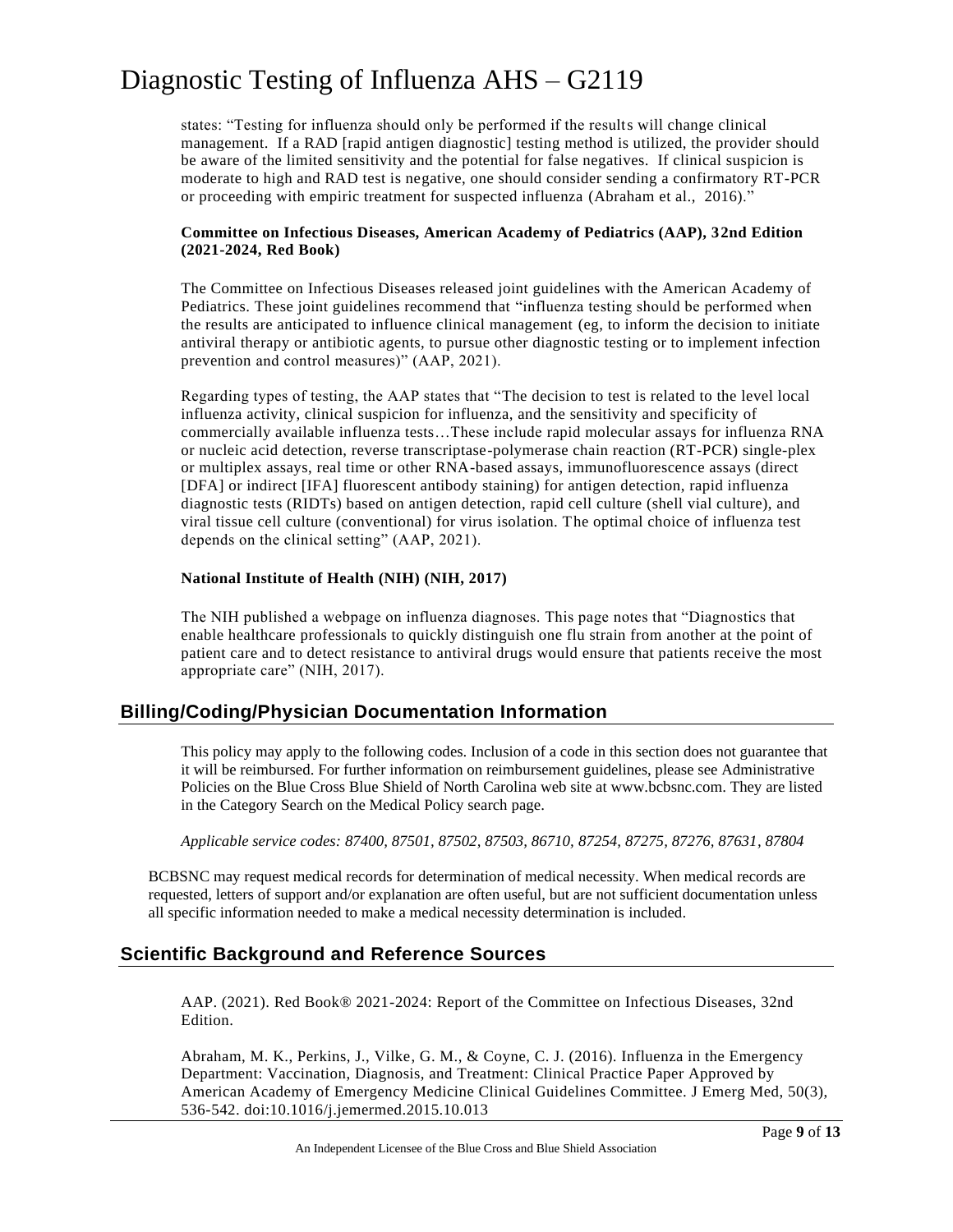Antoniol, S., Fidouh, N., Ghazali, A., Ichou, H., Bouzid, D., Kenway, P., . . . Casalino, E. (2018). Diagnostic performances of the Xpert(®) Flu PCR test and the OSOM(®) immunochromatographic rapid test for influenza A and B virus among adult patients in the Emergency Department. J Clin Virol, 99-100, 5-9. doi:10.1016/j.jcv.2017.12.005

Azar, M. M., & Landry, M. L. (2018). Detection of Influenza A and B Viruses and Respiratory Syncytial Virus by Use of Clinical Laboratory Improvement Amendments of 1988 (CLIA)- Waived Point-of-Care Assays: a Paradigm Shift to Molecular Tests. J Clin Microbiol, 56(7). doi:10.1128/jcm.00367-18

Brankston, G., Gitterman, L., Hirji, Z., Lemieux, C., & Gardam, M. (2007). Transmission of influenza A in human beings. Lancet Infect Dis, 7(4), 257-265. doi:10.1016/s1473- 3099(07)70029-4

Call, S. A., Vollenweider, M. A., Hornung, C. A., Simel, D. L., & McKinney, W. P. (2005). Does this patient have influenza? Jama, 293(8), 987-997. doi:10.1001/jama.293.8.987

CDC. (2016, October 25). Rapid Influenza Diagnostic Tests. Retrieved from https://www.cdc.gov/flu/professionals/diagnosis/clinician\_guidance\_ridt.htm

CDC. (2017). Guidance for Clinicians on the Use of Rapid Influenza Diagnostic Tests. Retrieved from https://www.cdc.gov/flu/professionals/diagnosis/clinician\_guidance\_ridt.htm

CDC. (2019, March 4). Influenza virus testing in investigational outbreaks in institutional or other closed settings. Retrieved from https://www.cdc.gov/flu/professionals/diagnosis/guide-virusdiagnostic-tests.htm

CDC. (2020a, August 31). Algorithm to Assist in Medical Office Telephone Evaluation of Patients with Possible Influenza. Retrieved from https://www.cdc.gov/flu/professionals/antivirals/office-evaluation.htm

CDC. (2020b, September 1). Guide for considering influenza testing when influenza viruses are circulating in the community. Retrieved from https://www.cdc.gov/flu/professionals/diagnosis/consider-influenza-testing.htm

Chartrand, C., Leeflang, M. M., Minion, J., Brewer, T., & Pai, M. (2012). Accuracy of rapid influenza diagnostic tests: a meta-analysis. Ann Intern Med, 156(7), 500-511. doi:10.7326/0003- 4819-156-7-201204030-00403

CMS. (2018, 01/04/2018). TESTS GRANTED WAIVED STATUS UNDER CLIA. Retrieved from https://www.cms.gov/Regulations-and-Guidance/Legislation/CLIA/Downloads/waivetbl.pdf

Cooper, N. J., Sutton, A. J., Abrams, K. R., Wailoo, A., Turner, D., & Nicholson, K. G. (2003). Effectiveness of neuraminidase inhibitors in treatment and prevention of influenza A and B: systematic review and meta-analyses of randomised controlled trials. Bmj, 326(7401), 1235. doi:10.1136/bmj.326.7401.1235

Cowling, B. J., Chan, K. H., Fang, V. J., Lau, L. L., So, H. C., Fung, R. O., . . . Peiris, J. S. (2010). Comparative epidemiology of pandemic and seasonal influenza A in households. N Engl J Med, 362(23), 2175-2184. doi:10.1056/NEJMoa0911530

Cox, N. J., & Subbarao, K. (1999). Influenza. Lancet, 354(9186), 1277-1282. doi:10.1016/s0140- 6736(99)01241-6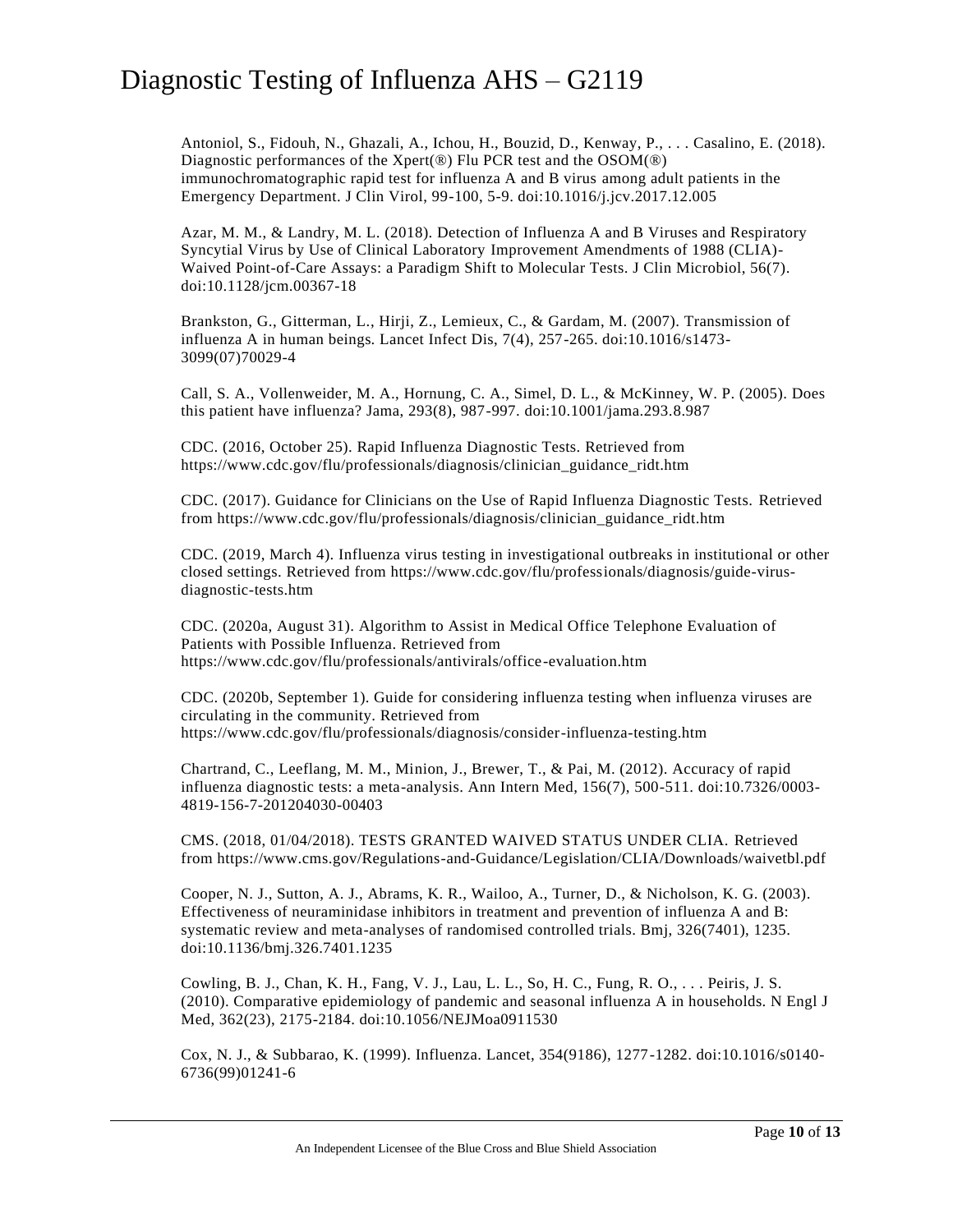Dobson, J., Whitley, R. J., Pocock, S., & Monto, A. S. (2015). Oseltamivir treatment for influenza in adults: a meta-analysis of randomised controlled trials. Lancet, 385(9979), 1729-1737. doi:10.1016/s0140-6736(14)62449-1

Dolin, R. (1976). Influenza: current concepts. Am Fam Physician, 14(3), 72-77.

Dolin, R. (2020, November 18). Seasonal influenza in adults: Transmission, clinical manifestations, and complications. UpToDate. Retrieved from https://www.uptodate.com/contents/seasonal-influenza-in-adults-transmission-clinicalmanifestations-and-complications

Dolin, R. (2021, February 11). Diagnosis of seasonal influenza in adults. UpToDate. Retrieved from https://www.uptodate.com/contents/diagnosis-of-seasonal-influenza-in-adults FDA. (2021, July 23). Devices@FDA. Retrieved from https://www.accessdata.fda.gov/scripts/cdrh/devicesatfda/index.cfm

Harper, S. A., Bradley, J. S., Englund, J. A., File, T. M., Gravenstein, S., Hayden, F. G., ... Zimmerman, R. K. (2009). Seasonal influenza in adults and children--diagnosis, treatment, chemoprophylaxis, and institutional outbreak management: clinical practice guidelines of the Infectious Diseases Society of America. Clin Infect Dis, 48(8), 1003-1032. doi:10.1086/598513

Hayden, F. G., Osterhaus, A. D., Treanor, J. J., Fleming, D. M., Aoki, F. Y., Nicholson, K. G., . . . Wightman, K. (1997). Efficacy and safety of the neuraminidase inhibitor zanamivir in the treatment of influenzavirus infections. GG167 Influenza Study Group. N Engl J Med, 337(13), 874-880. doi:10.1056/nejm199709253371302

Hazelton, B., Gray, T., Ho, J., Ratnamohan, V. M., Dwyer, D. E., & Kok, J. (2015). Detection of influenza A and B with the Alere i Influenza A & B: a novel isothermal nucleic acid amplification assay. Influenza Other Respir Viruses, 9(3), 151-154. doi:10.1111/irv.12303

Heneghan, C. J., Onakpoya, I., Thompson, M., Spencer, E. A., Jones, M., & Jefferson, T. (2014). Zanamivir for influenza in adults and children: systematic review of clinical study reports and summary of regulatory comments. Bmj, 348, g2547. doi:10.1136/bmj.g2547

Hurt, A. C., Alexander, R., Hibbert, J., Deed, N., & Barr, I. G. (2007). Performance of six influenza rapid tests in detecting human influenza in clinical specimens. J Clin Virol, 39(2), 132 - 135. doi:10.1016/j.jcv.2007.03.002

Ikenaga, M., Kosowska-Shick, K., Gotoh, K., Hidaka, H., Koga, H., Masunaga, K., . . . Matsuishi, T. (2008). Genotypes of macrolide-resistant pneumococci from children in southwestern Japan: raised incidence of strains that have both erm(B) and mef(A) with serotype 6B clones. Diagn Microbiol Infect Dis, 62(1), 16-22. doi:10.1016/j.diagmicrobio.2007.10.013

Jefferson, T., Jones, M., Doshi, P., Spencer, E. A., Onakpoya, I., & Heneghan, C. J. (2014). Oseltamivir for influenza in adults and children: systematic review of clinical study reports and summary of regulatory comments. Bmj, 348, g2545. doi:10.1136/bmj.g2545

Kanwar, N., Michael, J., Doran, K., Montgomery, E., & Selvarangan, R. (2020). Comparison of the ID Now Influenza A & B 2, Cobas Influenza A/B, and Xpert Xpress Flu Point-of-Care Nucleic Acid Amplification Tests for Influenza A/B Virus Detection in Children. J Clin Microbiol, 58(3). doi:10.1128/jcm.01611-19

Kilbourne, E. D., & Loge, J. P. (1950). Influenza A prime: a clinical study of an epidemic caused by a new strain of virus. Ann Intern Med, 33(2), 371-379.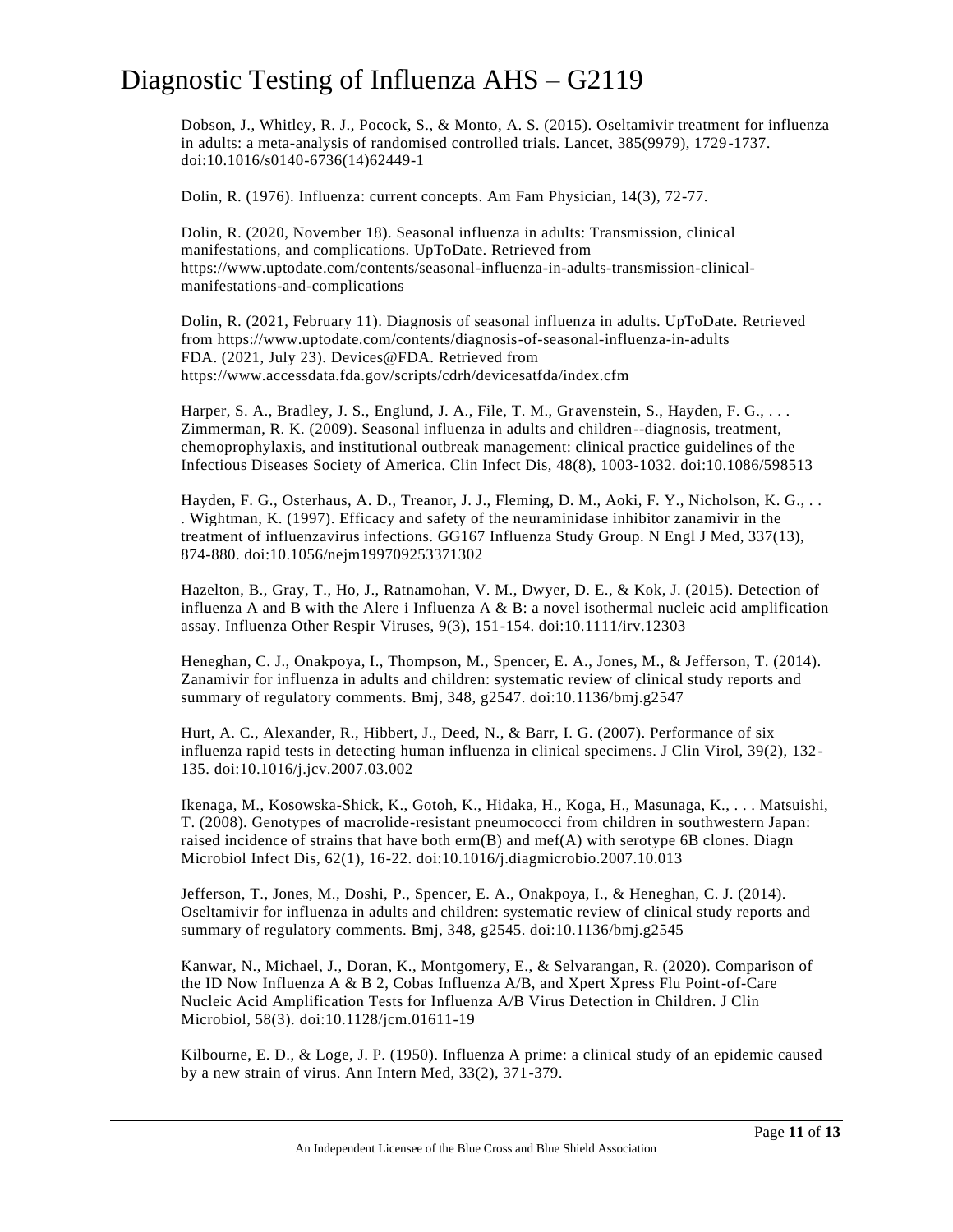Kux, L. (2017). Microbiology Devices; Reclassification of Influenza Virus Antigen Detection Test Systems Intended for Use Directly With Clinical Specimens. (FDA-2014-N-0440). Washington, D.C.: Federal Register Retrieved from https://www.gpo.gov/fdsys/pkg/FR-2017-01- 12/pdf/2017-00199.pdf

Lee, J. J., Verbakel, J. Y., Goyder, C. R., Ananthakumar, T., Tan, P. S., Turner, P. J., . . . Van den Bruel, A. (2019). The Clinical Utility of Point-of-Care Tests for Influenza in Ambulatory Care: A Systematic Review and Meta-analysis. Clin Infect Dis, 69(1), 24-33. doi:10.1093/cid/ciy837

Ling, L., Kaplan, S. E., Lopez, J. C., Stiles, J., Lu, X., & Tang, Y. W. (2018). Parallel Validation of Three Molecular Devices for Simultaneous Detection and Identification of Influenza A and B and Respiratory Syncytial Viruses. J Clin Microbiol, 56(3). doi:10.1128/jcm.01691-17

Loeb, M., Singh, P. K., Fox, J., Russell, M. L., Pabbaraju, K., Zarra, D., . . . Fonseca, K. (2012). Longitudinal study of influenza molecular viral shedding in Hutterite communities. J Infect Dis, 206(7), 1078-1084. doi:10.1093/infdis/jis450

Lopez Roa, P., Catalan, P., Giannella, M., Garcia de Viedma, D., Sandonis, V., & Bouza, E. (2011). Comparison of real-time RT-PCR, shell vial culture, and conventional cell culture for the detection of the pandemic influenza A (H1N1) in hospitalized patients. Diagn Microbiol Infect Dis, 69(4), 428-431. doi:10.1016/j.diagmicrobio.2010.11.007

Melchers, W. J. G., Kuijpers, J., Sickler, J. J., & Rahamat-Langendoen, J. (2017). Lab-in-a-tube: Real-time molecular point-of-care diagnostics for influenza A and B using the  $cobs(R)$  Liat(R) system. J Med Virol, 89(8), 1382-1386. doi:10.1002/jmv.24796

Miller, J. M., Binnicker, M. J., Campbell, S., Carroll, K. C., Chapin, K. C., Gilligan, P. H., ... Yao, J. D. (2018). A Guide to Utilization of the Microbiology Laboratory for Diagnosis of Infectious Diseases: 2018 Update by the Infectious Diseases Society of America and the American Society for Microbiologya. Clinical Infectious Diseases, ciy381-ciy381. doi:10.1093/cid/ciy381

Moesker, F. M., van Kampen, J. J. A., Aron, G., Schutten, M., van de Vijver, D., Koopmans, M. P. G., . . . Fraaij, P. L. A. (2016). Diagnostic performance of influenza viruses and RSV rapid antigen detection tests in children in tertiary care. J Clin Virol, 79, 12-17. doi:10.1016/j.jcv.2016.03.022

Mubareka, S., Lowen, A. C., Steel, J., Coates, A. L., Garcia-Sastre, A., & Palese, P. (2009). Transmission of influenza virus via aerosols and fomites in the guinea pig model. J Infect Dis, 199(6), 858-865.

Nicholson, K. G. (1992). Clinical features of influenza. Semin Respir Infect, 7(1), 26 -37.

Nicholson, K. G., Aoki, F. Y., Osterhaus, A. D., Trottier, S., Carewicz, O., Mercier, C. H., . . . Ward, P. (2000). Efficacy and safety of oseltamivir in treatment of acute influenza: a randomised controlled trial. Neuraminidase Inhibitor Flu Treatment Investigator Group. Lancet, 355(9218), 1845-1850.

NIH. (2017, April 10). Influenza Diagnosis. Retrieved from https://www.niaid.nih.gov/diseasesconditions/influenza-diagnosis

Ryu, S. W., Lee, J. H., Kim, J., Jang, M. A., Nam, J. H., Byoun, M. S., & Lim, C. S. (2016). Comparison of two new generation influenza rapid diagnostic tests with instrument-based digital readout systems for influenza virus detection. Br J Biomed Sci, 73(3), 115-120. doi:10.1080/09674845.2016.1189026